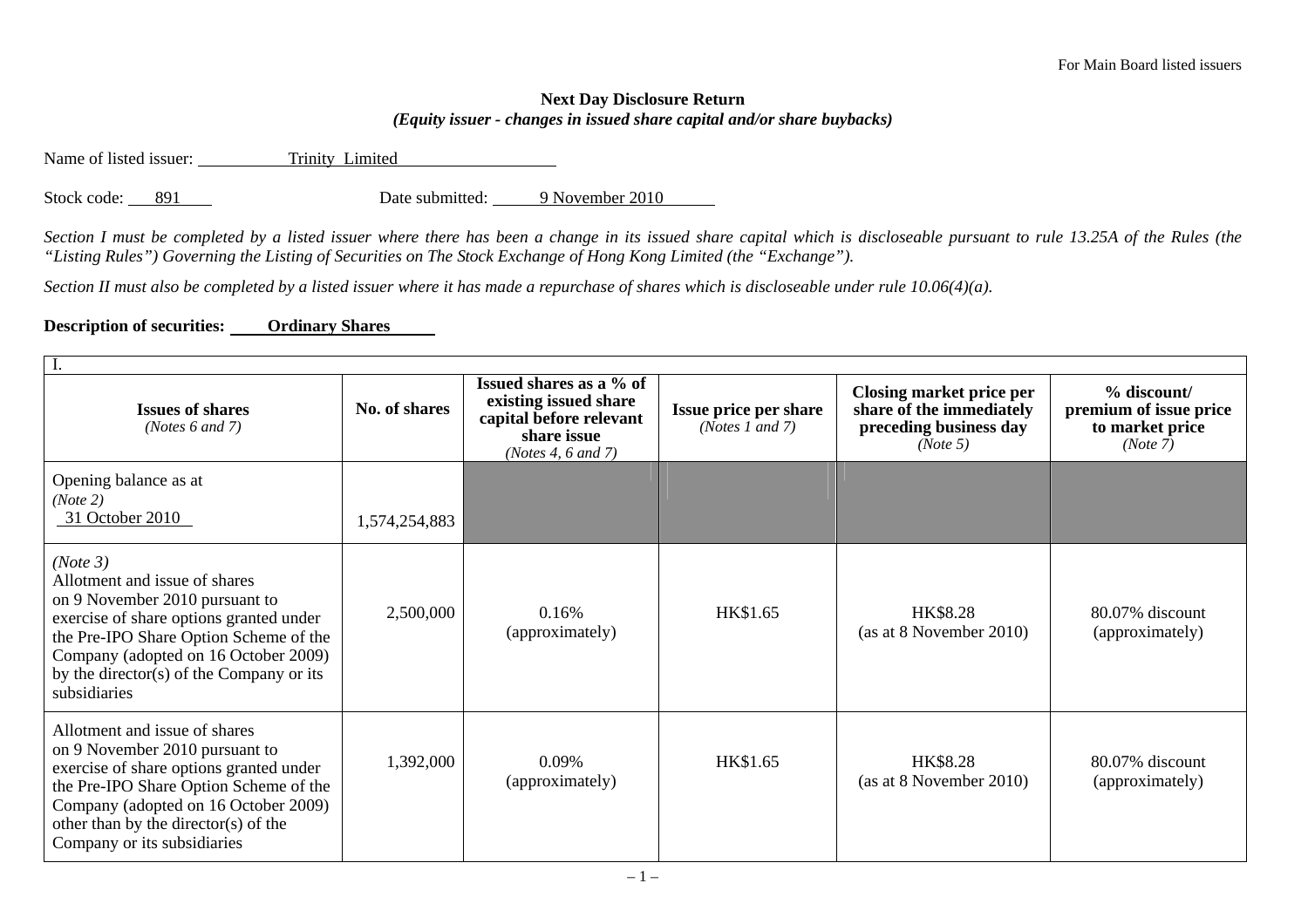| Share repurchases                                          | N/A           | N/A |  |  |
|------------------------------------------------------------|---------------|-----|--|--|
| Closing balance as at ( <i>Note 8</i> )<br>9 November 2010 | 1,578,146,883 |     |  |  |

*Notes to Section I:* 

- *1. Where shares have been issued at more than one issue price per share, a weighted average issue price per share should be given.*
- *2. Please insert the closing balance date of the last Next Day Disclosure Return published pursuant to rule 13.25A or Monthly Return pursuant to rule 13.25B, whichever is the later.*
- *3. Please set out all changes in issued share capital requiring disclosure pursuant to rule 13.25A together with the relevant dates of issue. Each category will need to be disclosed*  individually with sufficient information to enable the user to identify the relevant category in the listed issuer's Monthly Return. For example, multiple issues of shares as a result of *multiple exercises of share options under the same share option scheme or of multiple conversions under the same convertible note must be aggregated and disclosed as one category. However, if the issues resulted from exercises of share options under 2 share option schemes or conversions of 2 convertible notes, these must be disclosed as 2 separate categories.*
- *4. The percentage change in the listed issuer's issued share capital is to be calculated by reference to the listed issuer's total issued share capital (excluding for such purpose any shares repurchased or redeemed but not yet cancelled) as it was immediately before the earliest relevant event which has not been disclosed in a Monthly Return or Next Day Disclosure Return.*
- *5. Where trading in the shares of the listed issuer has been suspended, "closing market price per share of the immediately preceding business day" should be construed as "closing market price per share of the business day on which the shares were last traded".*
- *6. In the context of a repurchase of shares:* 
	- П *"issues of shares" should be construed as "repurchases of shares"; and*
	- $\blacksquare$  *"issued shares as a % of existing issued share capital before relevant share issue" should be construed as "repurchased shares as a % of existing issued share capital before relevant share repurchase".*
- *7. In the context of a redemption of shares:* 
	- П *"issues of shares" should be construed as "redemptions of shares";*
	- П *"issued shares as a % of existing issued share capital before relevant share issue" should be construed as "redeemed shares as a % of existing issued share capital before relevant share redemption"; and*
	- $\blacksquare$ *"issue price per share" should be construed as "redemption price per share".*
- *8. The closing balance date is the date of the last relevant event being disclosed.*